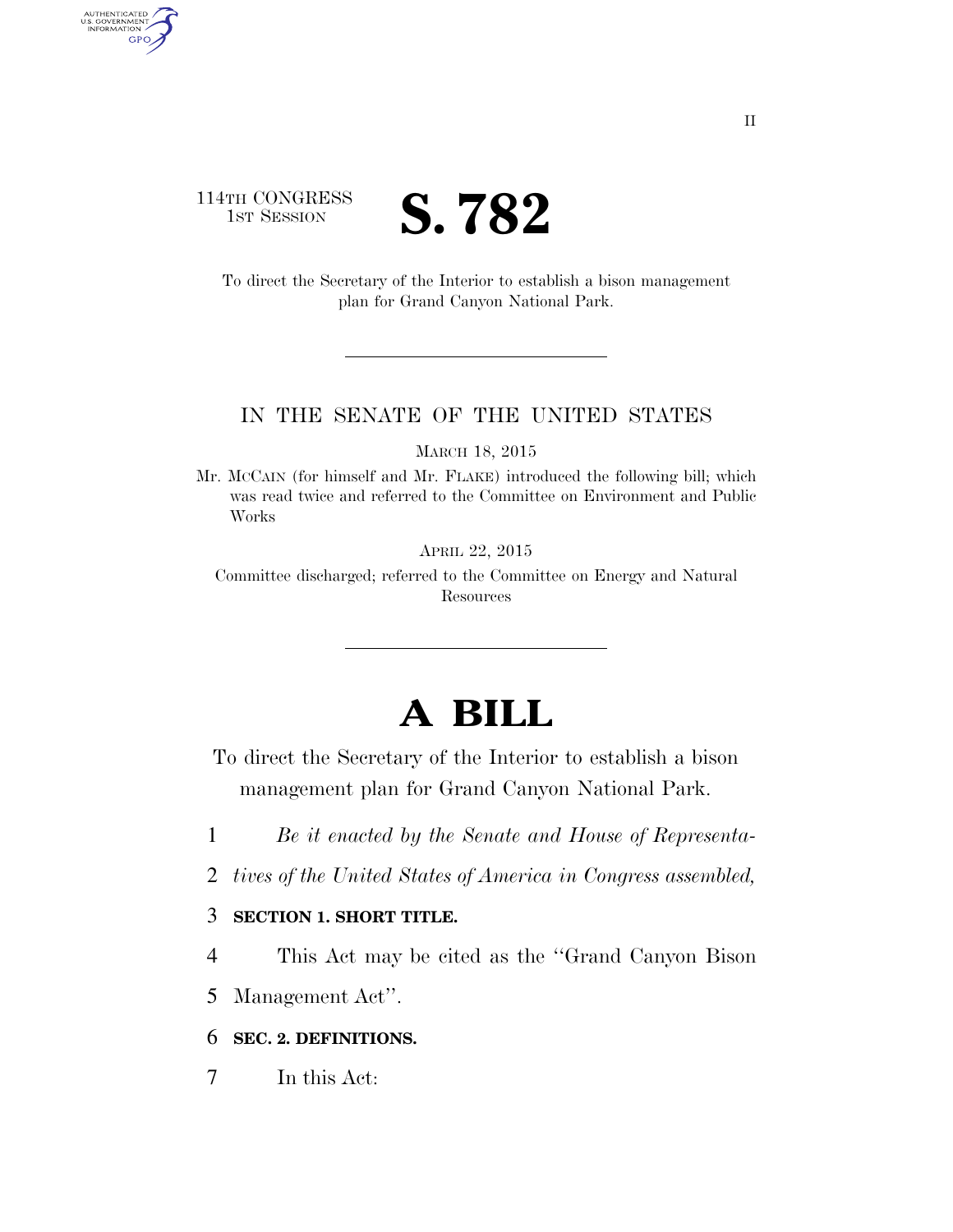| $\mathbf{1}$   | (1) MANAGEMENT PLAN.—The term "manage-                      |
|----------------|-------------------------------------------------------------|
| $\overline{2}$ | ment plan" means the management plan published              |
| 3              | under section $3(a)$ .                                      |
| $\overline{4}$ | (2) PARK.—The term "Park" means the Grand                   |
| 5              | Canyon National Park.                                       |
| 6              | (3) SECRETARY.—The term "Secretary" means                   |
| 7              | the Secretary of the Interior.                              |
| 8              | (4) SKILLED PUBLIC VOLUNTEER.—The term                      |
| 9              | "skilled public volunteer" means an individual who          |
| 10             | possesses-                                                  |
| 11             | $(A)$ a valid hunting license issued by the                 |
| 12             | State of Arizona; and                                       |
| 13             | (B) such other qualifications as the Sec-                   |
| 14             | retary may require, after consultation with the             |
| 15             | Arizona Game and Fish Commission.                           |
| 16             | SEC. 3. BISON MANAGEMENT PLAN FOR GRAND CANYON              |
| 17             | NATIONAL PARK.                                              |
|                |                                                             |
|                | (a) PUBLICATION OF PLAN.—Not later than 180                 |
| 18<br>19       | days after the date of enactment of this Act, the Secretary |
| 20             | shall publish a management plan to reduce, through hu-      |
| 21             | mane lethal culling by skilled public volunteers and by     |
| 22             | other nonlethal means, the population of bison in the Park  |
| 23             | that the Secretary determines are detrimental to the use    |
| 24             | of the Park.                                                |